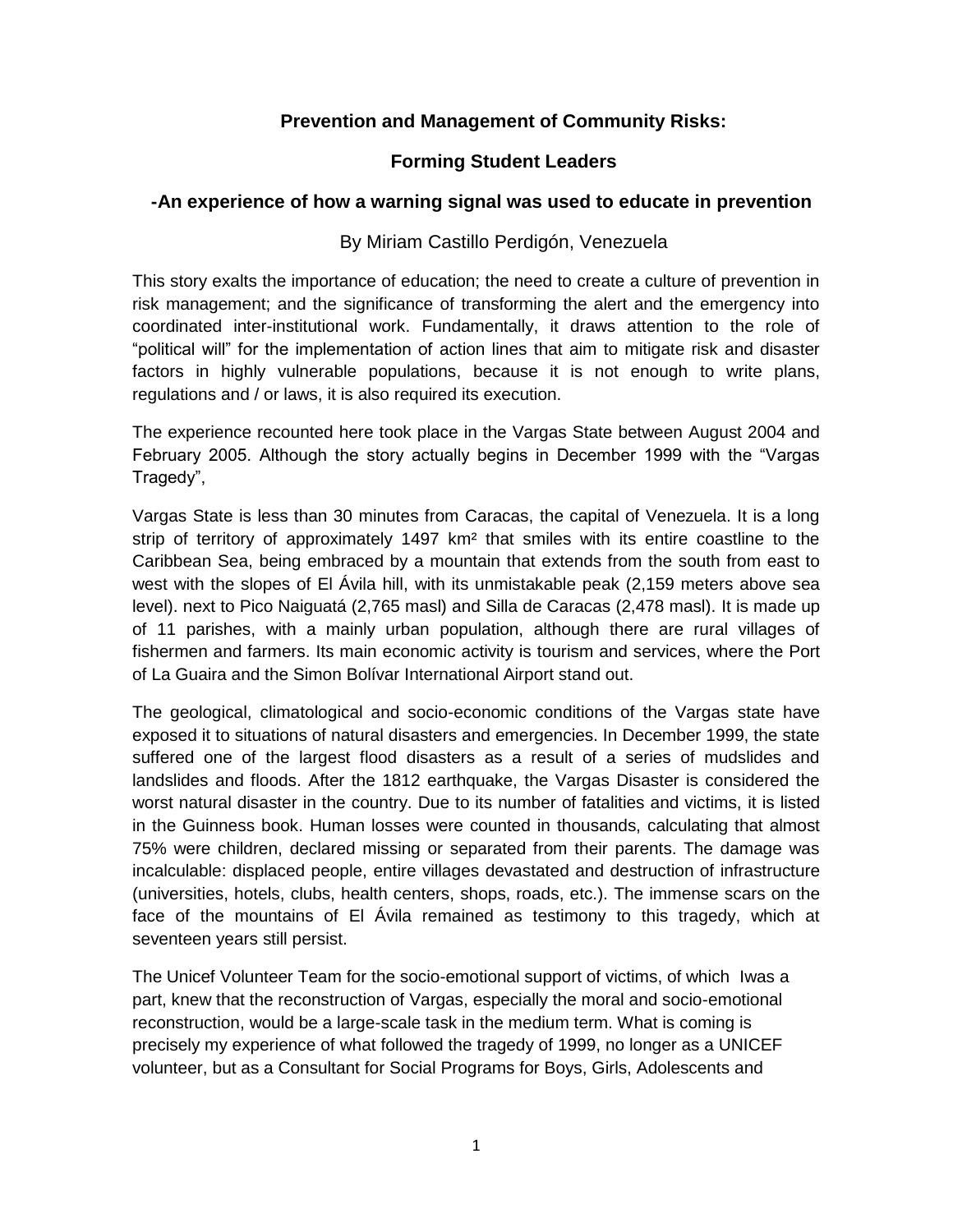Families of the *Fundación del Niño Vargas*, an institution attached to the Government of the Vargas State.

# *For the rights of boys and girls not to be separated from their parents: a learning from the tragedy*

I began my duties as a Consultant in 2001. A year after the tragedy, the people of Vargas slowly recovered their morale, but the material damage was a permanent reminder. The Governor and the Unique Authority of Vargas made enormous efforts to return to Vargas its infrastructure (roads, homes, hospitals, shops, schools) as a starting point for its reconstruction. For my part, contacting with families who still had the hope of locating their missing children was a reminder that it was essential to raise awareness about the rights of children and adolescents in disaster situations. What was an additional tragedy to the natural disaster should not be repeated: the number of children who disappeared when they were separated from their parents due to improper handling of the rescue. The creation of the Ombudsman for Children and Adolescents attached to the *Fundación del Niño Vargas* was a way of honoring so many children who disappeared during the tragedy.

### **Socio-emotional recovery was not keeping pace with material reconstruction**

### *Three years had passed since the tragedy and the pain could not be removed in the way that debris was removed ...*

During a guided visit to the Control Tower of the Simón Bolívar International Airport, I saw how an Aeronautical Technician, who gave a talk to a group of schoolchildren. "emotionally broke", by a question a schoolboy. "And you worked here when the flood happened?" – It relived the bleak days of the tragedy and showed that the unhealed wounds from the losses were still present. This incident led me to raise with the authorities of the *Fundación del Niño Vargas* the need to carry out an Emotional Recovery Program in coordination with the Department of Health and the Department of Education of the Government; Several meetings were held for this purpose, but other priorities canceled this initiative.

## **The challenge of building a culture of risk prevention in Varguenses**

#### *"They do not finish learning that they cannot be located in any terrain ... Vargas is great*

Many of the areas declared geologically high risk were once again occupied by affected families who returned because they did not adapt to the places where they had been relocated, which caused the State Firefighters to have to attend to collapse situations.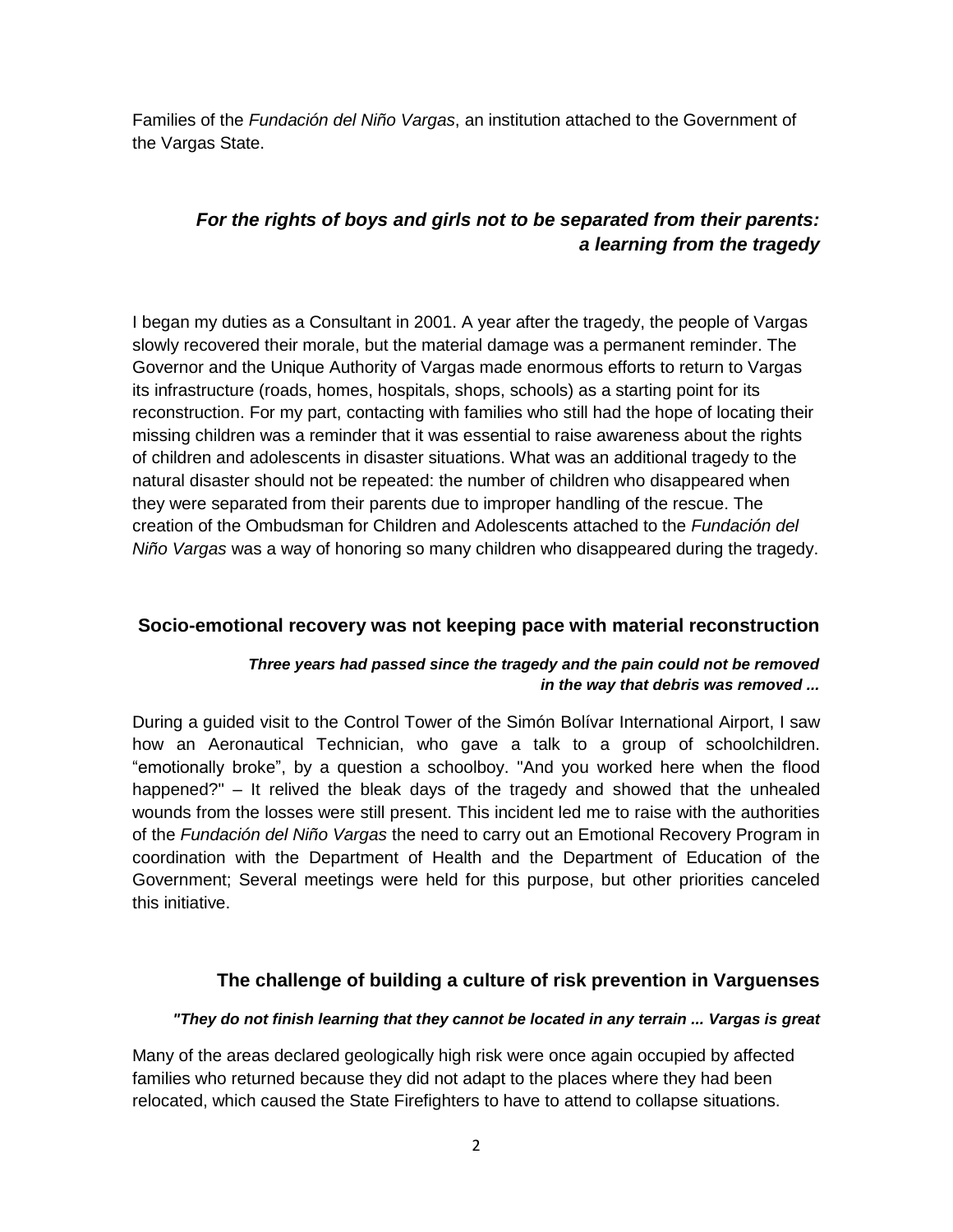Undoubtedly, three social factors should be addressed in Vargas: educate about the rights of children and adolescents in situations of risk and emergencies; systematically support the socio-emotional strengthening of families and build a culture of risk prevention and disaster management.

I proposed to the Foundation the possibility of starting a Comprehensive Social Program that incorporated these factors, but its budgetary justification was not achieved. It was limited to some occasional talks with the Foundation's Team of Psychologists and Law Defenders, and the Vargas State Firefighters.

### **TURNING AN ALERT INTO OPPORTUNITY: VAGUADA DE VARGAS 2004-2005**

#### *Better safe than sorry*

In July 2004 some areas of Venezuela were affected by rainfall. The National Council for the Rights of Children and Adolescents created an Emergency Fund based on the Law on the National Organization for Civil Protection and Disaster Management (2001).

With the idea of opting for the mentioned fund, the *Fundación del Niño Vargas*, the State Firefighters, and the Directorate of Education and Civil Protection of the State of Vargas designed an Educational and Preventive Program in Community Risk Management that addressed the three social factors mentioned in previous paragraphs ( Rights of Children and Adolescents; Culture of Prevention, and Socio-Emotional Support of vulnerable families), in addition to considering the following programmatic criteria:

1.- Of an educational and preventive nature

2.- Comprehensive, by contemplating Technical Aspects (In charge of the Firefighters), Legal Aspects –Rights of children and adolescents- and Socio-emotional aspects (In charge of the Defenders and Psychologists of the Children's Foundation)

3.- Participative and co-responsible, through the Training of Student Leaders who would socialize their learning in Community Assemblies.

4.- Sustainable through Community Networks in Risk Management.

Because at that time the Vargas State had only been declared on a yellow alert, the Project was rejected in the first instance. After several meetings, our arguments that justified a reinterpretation of the funds were accepted and the allocation was approved.

### **Start of the Project in three communities: Catia la Mar, Macuto and Caruao.**

In October 2004 we started the Community Risk Prevention and Management Project in three of the five planned communities. We take as integration space the educational center (School or Lyceum) of greatest reference in the sector, adapting the contents to the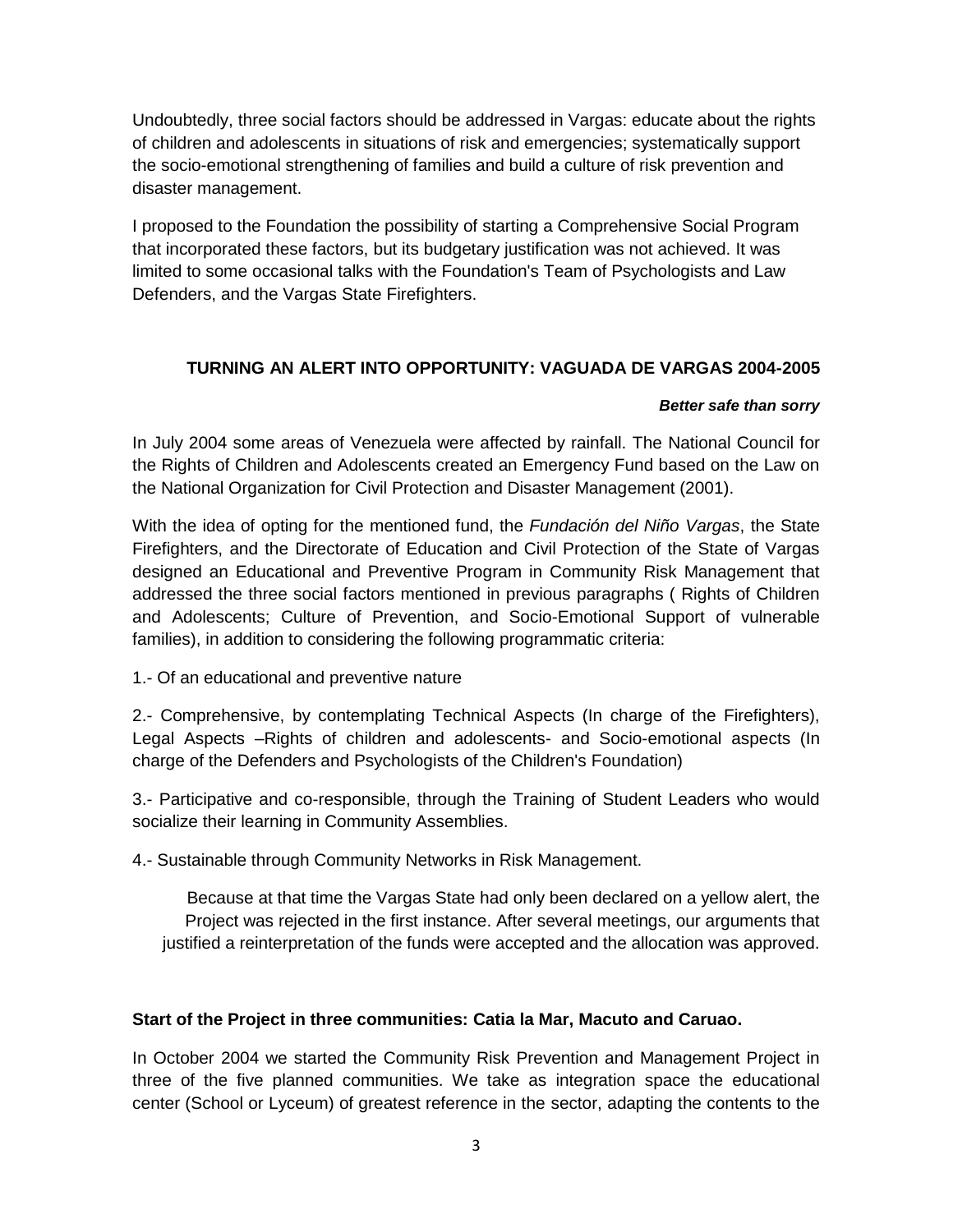reality of each community. By December of that year, we had 114 people trained in community risk management, of which 62 were children and adolescents; three liaison committees for community risk management; informative material on the three components (Technical, Legal and Socio-Emotional); permanent information boards produced by students, teachers and other significant adults; 3 risk maps (1 for each community) built by the participants which served as geo-reference, and 3 emotional risk maps. 3 assemblies on community risk had been held by student leaders**.**

For the month of January 2005, we had planned to incorporate the two remaining communities. Before starting this second phase, we made adjustments to the socioemotional component of the Project, because in the work of the first phase we found that post-traumatic anxiety was still latent in the people of Vargas as a result of the 1999 tragedy. However, at the beginning of February, one strong trough was registered in the country and the state of Vargas was declared in emergency. This forced us to reorient the actions and goals of the Project.

#### **Before, during and after the emergency**

Although the Project was conceived to intervene only in the before (Education / Prevention), the emergency forced us to act in the during and the after.

As of February 10, there were already 35 shelters in Vargas State, with a total of 7,705 affected people, of which 3,192 were boys and girls. The three components (Technical, Legal and Socio-Emotional) of the Prevention Project showed their importance and comprehensiveness, and the informative material previously developed served as immediate input for those responsible for shelters.

We were able to know the during through the testimonies of the people trained in the Project between October and December 2004, especially the Student Leaders. In community meetings and conferences, the young people reported that the lessons learned helped them to act with greater wisdom in the emergency situation, giving themselves protection and helping others.

Some of the testimonials are summarized in phrases such as:

*"I kept calm and passed it on"*

*"I knew where to go at the time of the flood thanks to the risk maps we made with the firefighters"*

> *"I did not allow the children to be taken alone ... I learned that from Dr. Maria (the defender)*